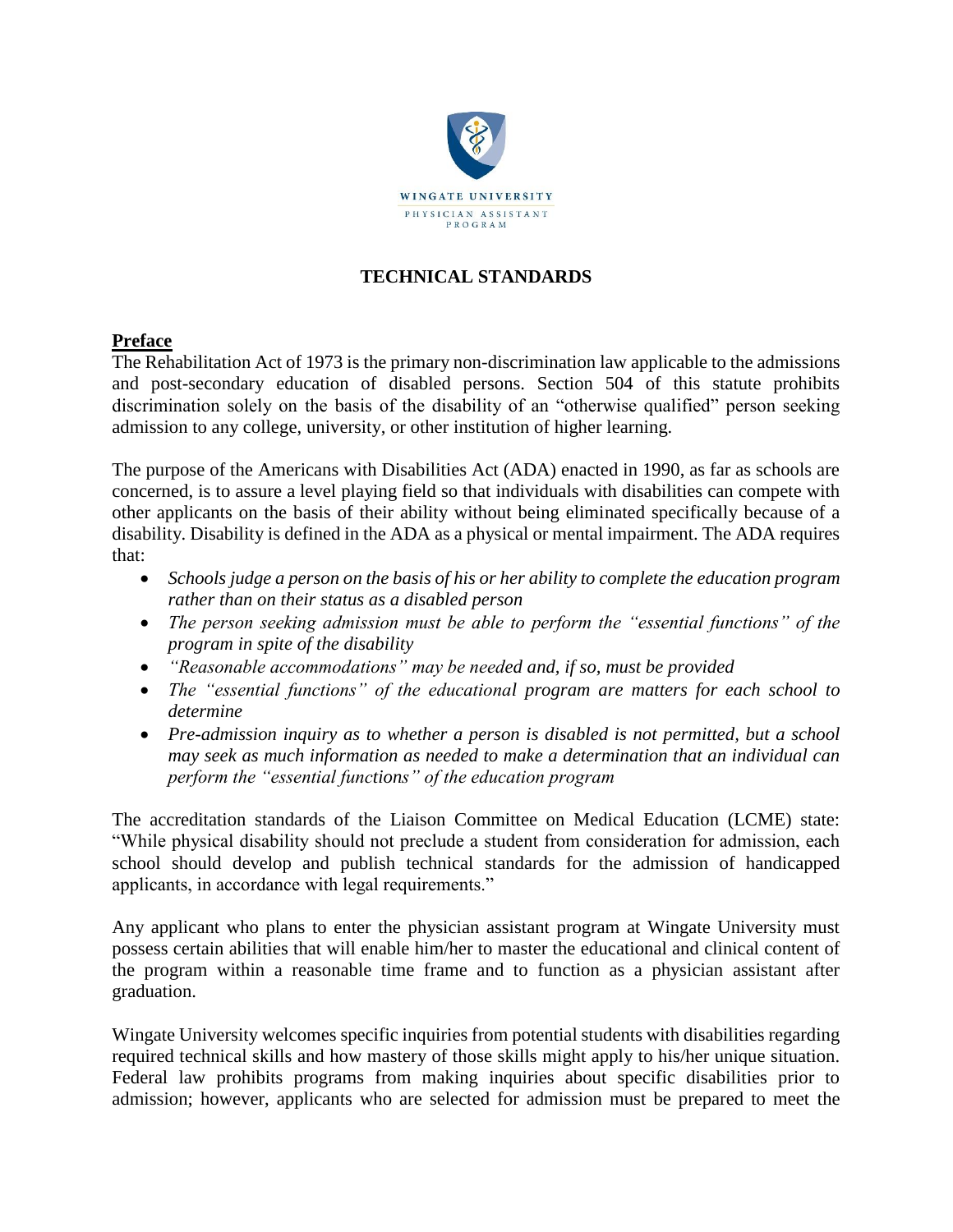educational and technical performance standards in order to complete the program. Students who are unable to master these skills will not be allowed to continue in the program.

*Preface of Technical Standards is used with permission of the Methodist University PA Program, June 2018.*

### **Technical Standards**

# **Observation and Sensory Integration**

The student must:

- Be able to acquire information in all didactic and clinical settings through sources including, but not limited to, oral presentation, written material, visual media, and live presentations.
- Possess function of visual, tactile, and auditory skills necessary for physical examination and documentation.

### **Communication**

The student must:

- Be able to communicate effectively verbally and in writing, at a level consistent with graduate-level work, using proper English grammar, spelling and vocabulary which is necessary for patient evaluation and documentation.
- Be able to communicate in a professional manner to all faculty, peers, health care professionals, patients and their families.
- Demonstrate the ability to record activity and account for allocation of time in the clinical setting.
- Confidently, concisely and professionally communicate relevant information regarding patient status with appropriate members of faculty and the health care team.

## **Motor Coordination and Function**

The student must:

- Possess the necessary motor skills to perform a comprehensive physical examination, maneuver instruments or diagnostic tools, and perform medical procedures.
- Have the physical capability, strength and stamina to stand, sit, and move within the classroom, laboratory and clinical areas, including but not limited to, examination rooms, treatment rooms, confined spaces, and surgical suites for long periods of time.

## **Intellectual/Conceptual Abilities**

The student must:

- Be able to think critically and with sound judgment in order to understand, assess, and solve complex clinical problems. This includes the ability to collect, organize, prioritize, reason, analyze, integrate, learn, and retain information, often in a limited time-frame.
- Must be able to apply basic principles of the scientific method in reading and interpreting professional literature, to integrate data, and to develop appropriate differential diagnoses.
- Be able to comprehend two and three-dimensional structures and understand spatial relationships of structures.